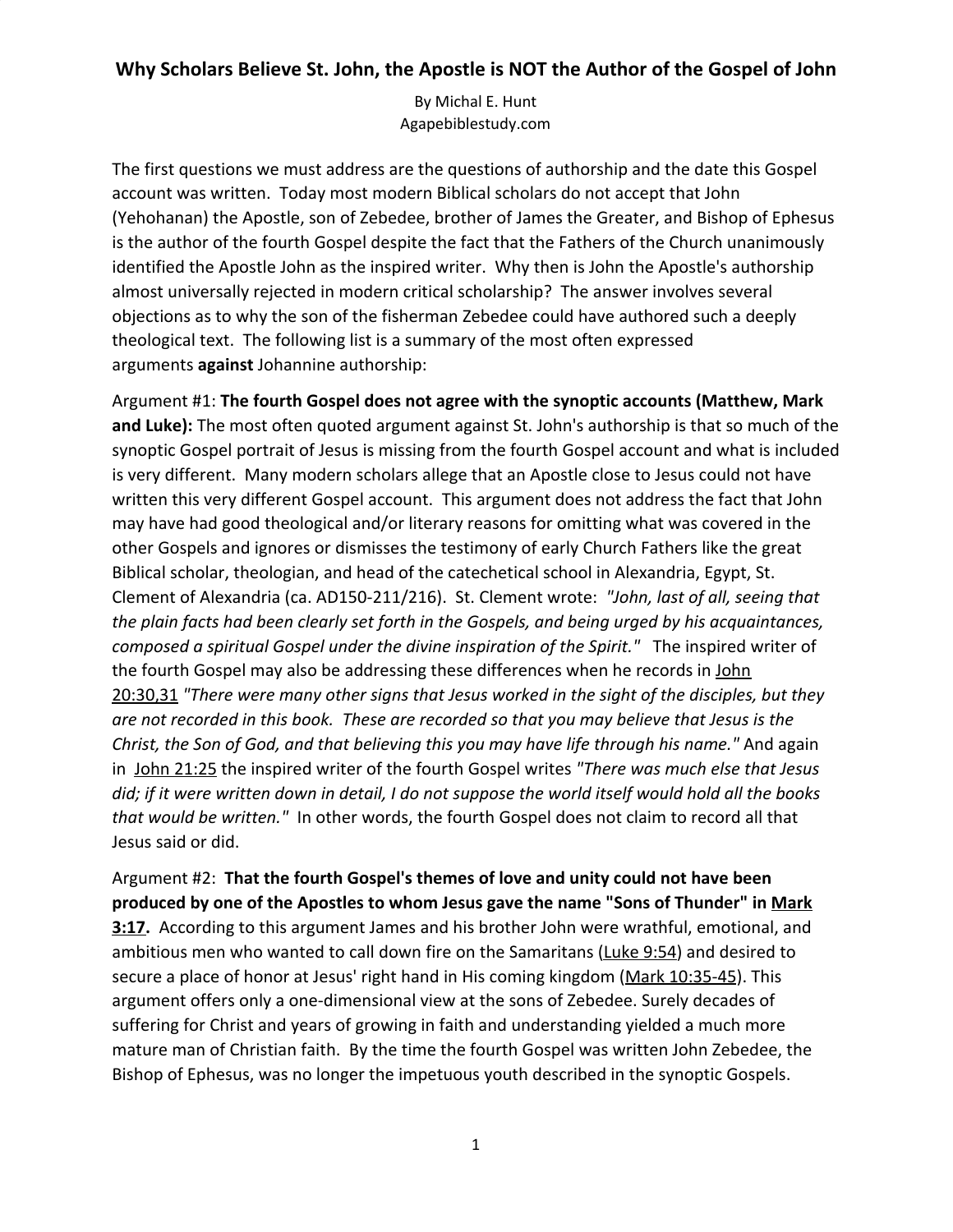Argument #3: Probably the most popular argument against Johannine authorship 60 years ago was **that the author of the fourth Gospel must have been a Hellenistic (Greek culture) Israelite of the Diaspora** (living outside Israel/Judea) or a Greek gentile convert to Judaism and/or Christianity because the language and concepts of the fourth Gospel were simple not found in Jewish literature of the  $1<sup>st</sup>$  century AD but instead reflected Greek thought and language. Scholars with this view pointed out that terms and concepts peculiar to the fourth Gospel like the divine "Logos", the contrast between "light and darkness", etc. were strictly Greek cultural expressions. The discovery of the Dead Sea Scrolls in 1947 proved that the theology of the fourth Gospel was part of the 1century AD Jewish community view. The Scrolls not only contained copies of all the Old Testament texts with the exception of the Book of Esther (many in multiple copies) but also commentaries on Old Testament books and documents of the Community at Qumran where the scrolls were found. These sectarian documents expressed the same language and concepts that scholars had previously thought was unique to the fourth Gospel. The similarities are so striking that today many scholars believe there was a connection between John the Apostle and the religious Community at Qumran near to where the Dead Sea Scrolls were discovered.

Argument #4: **Another frequently used argument is that John the Apostle, a poor fisherman from the Galilee, was too uneducated and unsophisticated to have written the fourth Gospel.** There is no evidence in Sacred Scripture that John was poor. Scholars have quite a good idea of the scale of John's family's fishing operation on the Sea of Galilee. He and his brother James along with their father, Zebedee, were partners in the fishing business with the brothers Peter and Andrew ([Luke 5:7](http://www.usccb.org/bible/luke5:7)). They owned several boats and had hired helpers ([Mark](http://www.usccb.org/bible/mark1:20) [1:20\)](http://www.usccb.org/bible/mark1:20). They were free to start and stop work when it suited them ([John 21:1-3](http://www.usccb.org/bible/john21:1) and [Luke 5:11](http://www.usccb.org/bible/luke5:11)). They were also able to leave their business for a 3 year period to follow Jesus and yet were able to return to the Galilee at the end of 3 years to boats they still owned (see [John 21:1-3\)](http://www.usccb.org/bible/john21:1). We know that fish was a food staple of the ancient world ("*Bread and fish, with the addition of olive-oil and wine, formed in ancient times the most substantial parts of the diet of the people, rich and poor.."* M. Rostovtzerff, *The Social and Economic History of the Hellenistic World*). We also know that the Roman authorities hired fishermen on the Galilee to provide fish, salted, pickled and dried, to be exported to Rome and other Roman cities. The contracts required the fisherman to provide a set number of fish and anything they caught beyond the limit was extra income. The size and quality of Peter's house, excavated at Capernaum, confirms the impression that these were men of means who controlled their own lives. It is larger than most of the other houses excavated there and is located directly across from the local Synagogue, a prestigious location. I do not know of any serious scholar who believes Peter, Andrew and Zebedee & Sons were poor.

[Acts 4:13](http://www.usccb.org/bible/acts4:13) is usually cited as proof that John and Peter lacked education. This passage, from the New Jerusalem Bible translation reads: *"They* [members of the Jewish Law court] *were astonished at the fearlessness show by Peter and John, considering that they were uneducated laymen..."* The people of Jerusalem and the more sophisticated Greek-culture Jews of the Diaspora generally regarded themselves as superior to the "hicks" from the Galilee, but what is